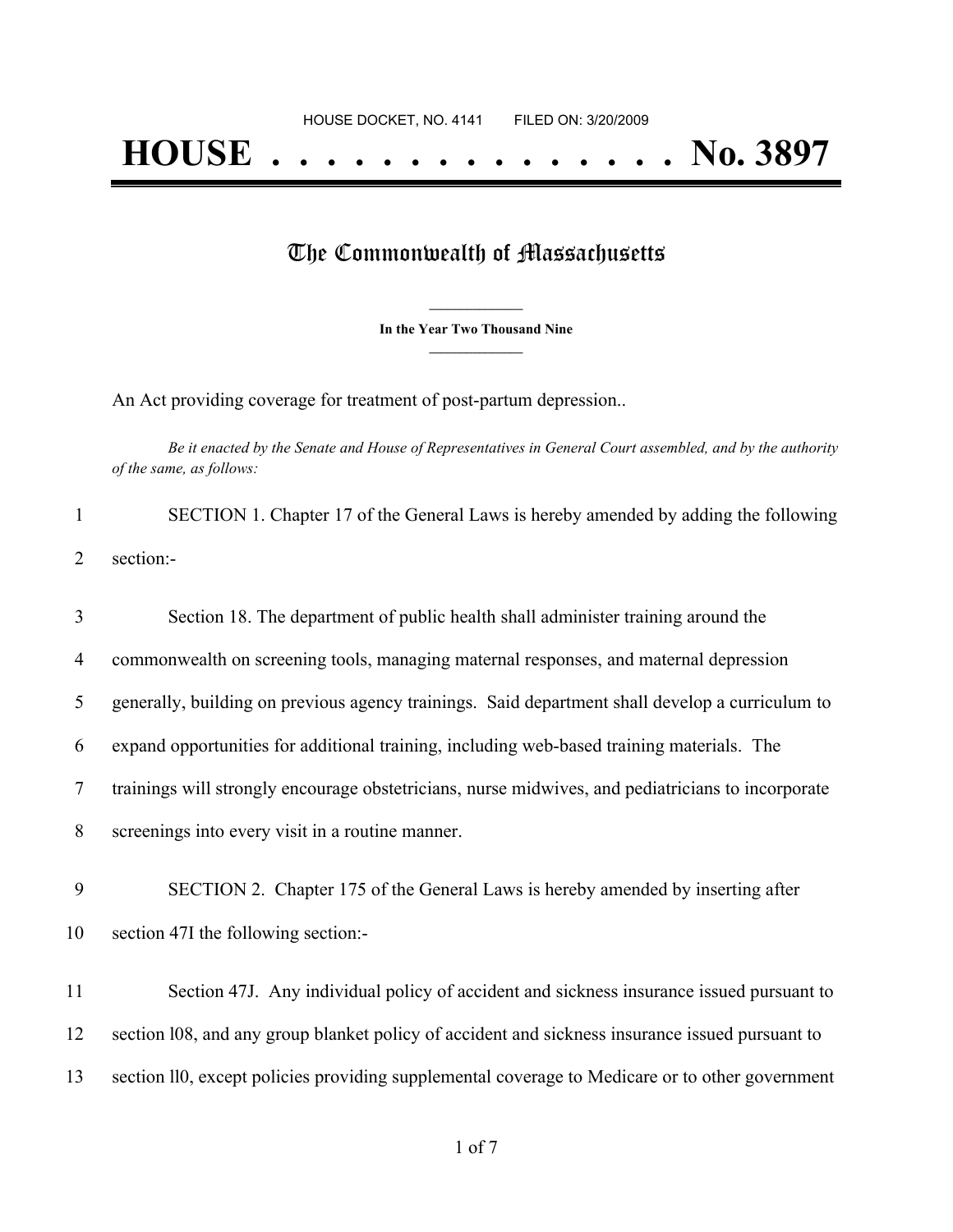programs, delivered, issued or renewed by agreement within or without the commonwealth shall provide coverage for screening for post-partum depression, consistent with rules, regulations and criteria established by the department of public health pursuant to section 218 of chapter 111. Said screening process in multiple settings will increase the likelihood of detection of post-18 partum depression and reduce the stigma associated with it. These screenings shall consist of 3 screenings in an obstetrical setting, including: (a) one in the first trimester, including risk assessment based on history of prior depression; (b) 1 in the third trimester; and (c) 1 at the 6- week post-partum visit. At least 4 required screenings in a pediatric setting, including (i)one in the first month of life, including risk assessment based on history of prior depression; and (ii) three additional screenings at routine well-child visits during the child's first year. If a woman switches her children's pediatrician during the first year of her child's life, the new pediatrician is required to perform a screen and risk assessment at the first appointment, as well as at as many of the remaining required screens as possible. If a woman switches obstetricians or nurse midwives during pregnancy the new provider is required to perform a screen and risk assessment at the first appointment, as well as the remaining required screens. Because both parents have access to children's medical records, pediatricians should consider safety and confidentiality when indicating the results of depression screens on those records. All providers must use a validated instrument for screens, to be determined by the department. The commonwealth and private insurers shall establish a reimbursement structure for screenings, and are strongly encouraged to use existing billing codes.

 SECTION 3. Section ll0 of said chapter 175, as so appearing, is hereby amended by adding the following subdivision:-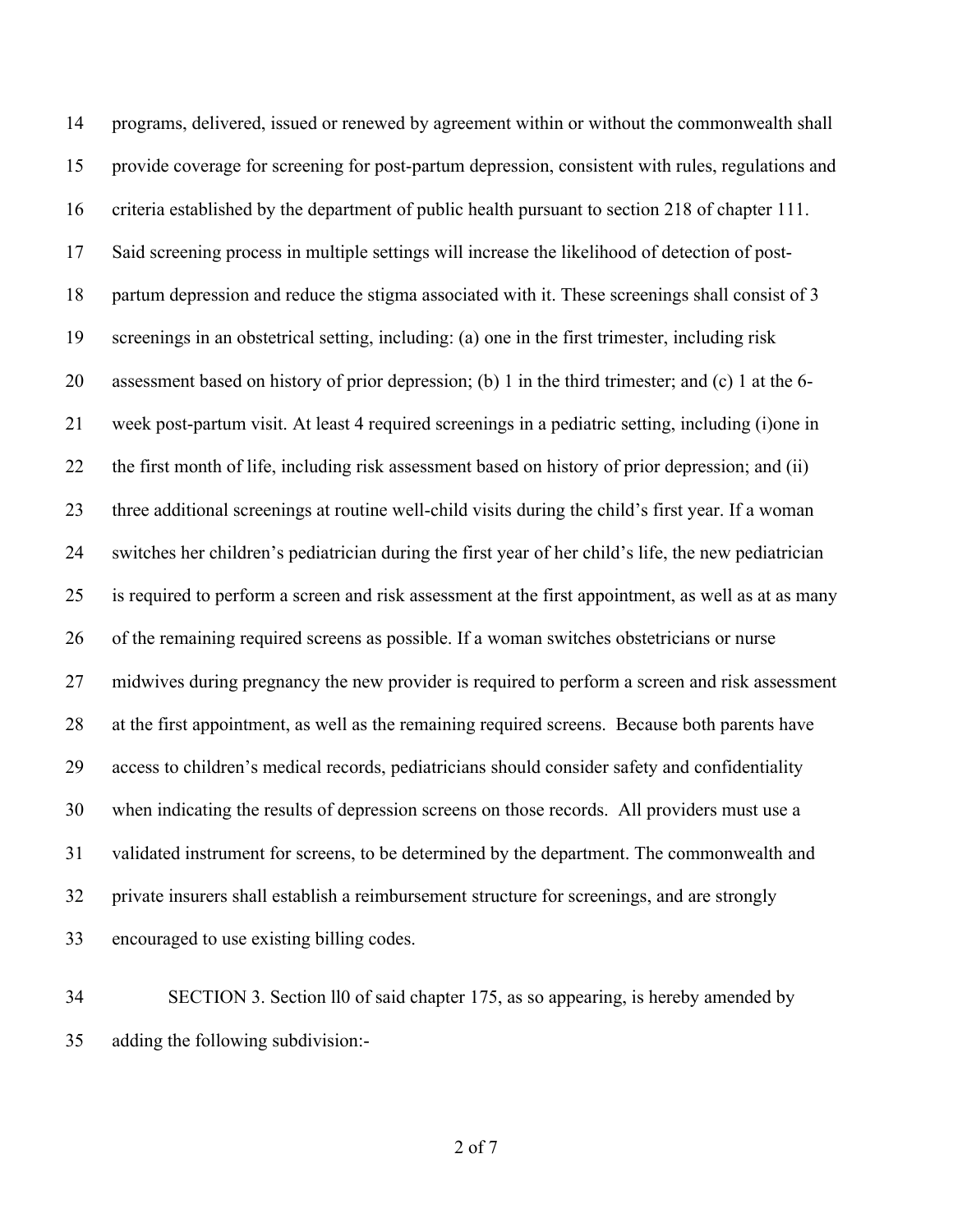36 (Q) Any individual policy of insurance described in subdivisions  $(A)$ ,  $(C)$  or  $(D)$ , which is delivered or issued for delivery within or without the commonwealth and which covers residents of the commonwealth and any employees health and welfare fund which is promulgated or renewed to any persons or group of persons in the commonwealth shall provide benefits for screening for post-partum depression. Said screening process in multiple settings will increase the likelihood of detection of post-partum depression and reduce the stigma associated with it. These screenings shall consist of 3 screenings in an obstetrical setting, including: (a) one in the first trimester, including risk assessment based on history of prior depression; (b) 1 in the third trimester; and (c) 1 at the 6-week post-partum visit. At least 4 required screenings in a pediatric setting, including (i)one in the first month of life, including risk assessment based on history of prior depression; and (ii) three additional screenings at routine well-child visits during the child's first year. If a woman switches her children's pediatrician during the first year of her child's life, the new pediatrician is required to perform a screen and risk assessment at the first appointment, as well as at as many of the remaining required screens as possible. If a woman switches obstetricians or nurse midwives during pregnancy the new provider is required to perform a screen and risk assessment at the first appointment, as well as the remaining required screens. Because both parents have access to children's medical records, pediatricians should consider safety and confidentiality when indicating the results of depression screens on those records. All providers must use a validated instrument for screens, to be determined by the department. The commonwealth and private insurers shall establish a reimbursement structure for screenings, and are strongly encouraged to use existing billing codes.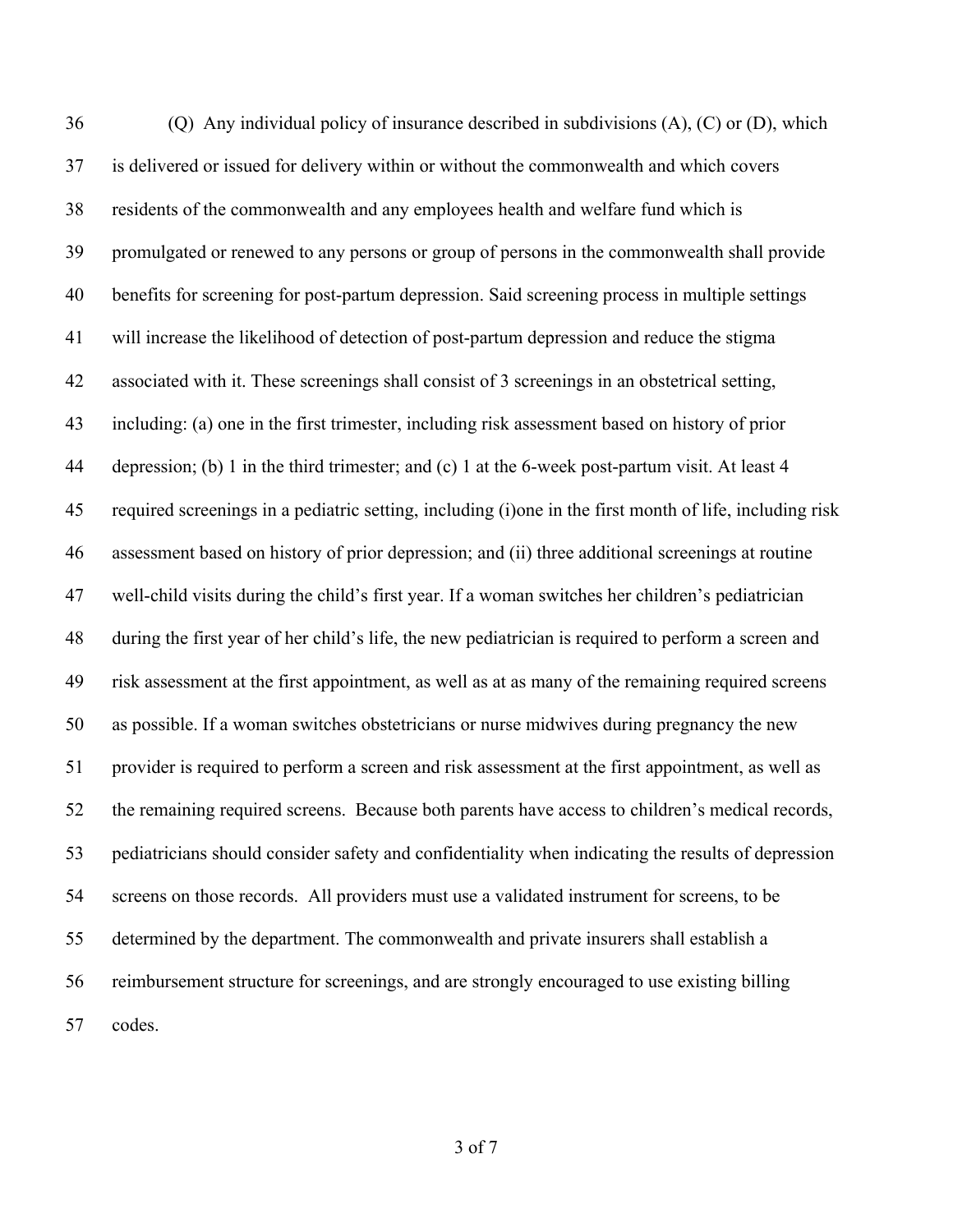SECTION 4. Chapter 176A of the General Laws is hereby amended by inserting after section 8AA the following section:-

 Section 8BB. Any contract, except contracts providing supplemental coverage to Medicare or other governmental programs, between a subscriber and the corporation under an individual group hospital service plan which shall be delivered, issued or renewed in the commonwealth shall provide, as a basis benefit to all individual subscribers and members within the commonwealth and to all group members having a principle place of employment within the commonwealth for expense for the screening for post-partum depression, consistent with rules, regulations and criteria established by the department of public health pursuant to section 218 of chapter 111. Said screening process in multiple settings will increase the likelihood of detection of post-partum depression and reduce the stigma associated with it. These screenings shall consist of 3 screenings in an obstetrical setting, including: (a) one in the first trimester, including risk assessment based on history of prior depression; (b) 1 in the third trimester; and (c) 1 at the 6-week post-partum visit. At least 4 required screenings in a pediatric setting, including (i)one in the first month of life, including risk assessment based on history of prior depression; and (ii) three additional screenings at routine well-child visits during the child's first year. If a woman switches her children's pediatrician during the first year of her child's life, the new pediatrician is required to perform a screen and risk assessment at the first appointment, as well as at as many of the remaining required screens as possible. If a woman switches obstetricians or nurse midwives during pregnancy the new provider is required to perform a screen and risk assessment at the first appointment, as well as the remaining required screens. Because both parents have access to children's medical records, pediatricians should consider safety and confidentiality when indicating the results of depression screens on those records. All providers must use a

of 7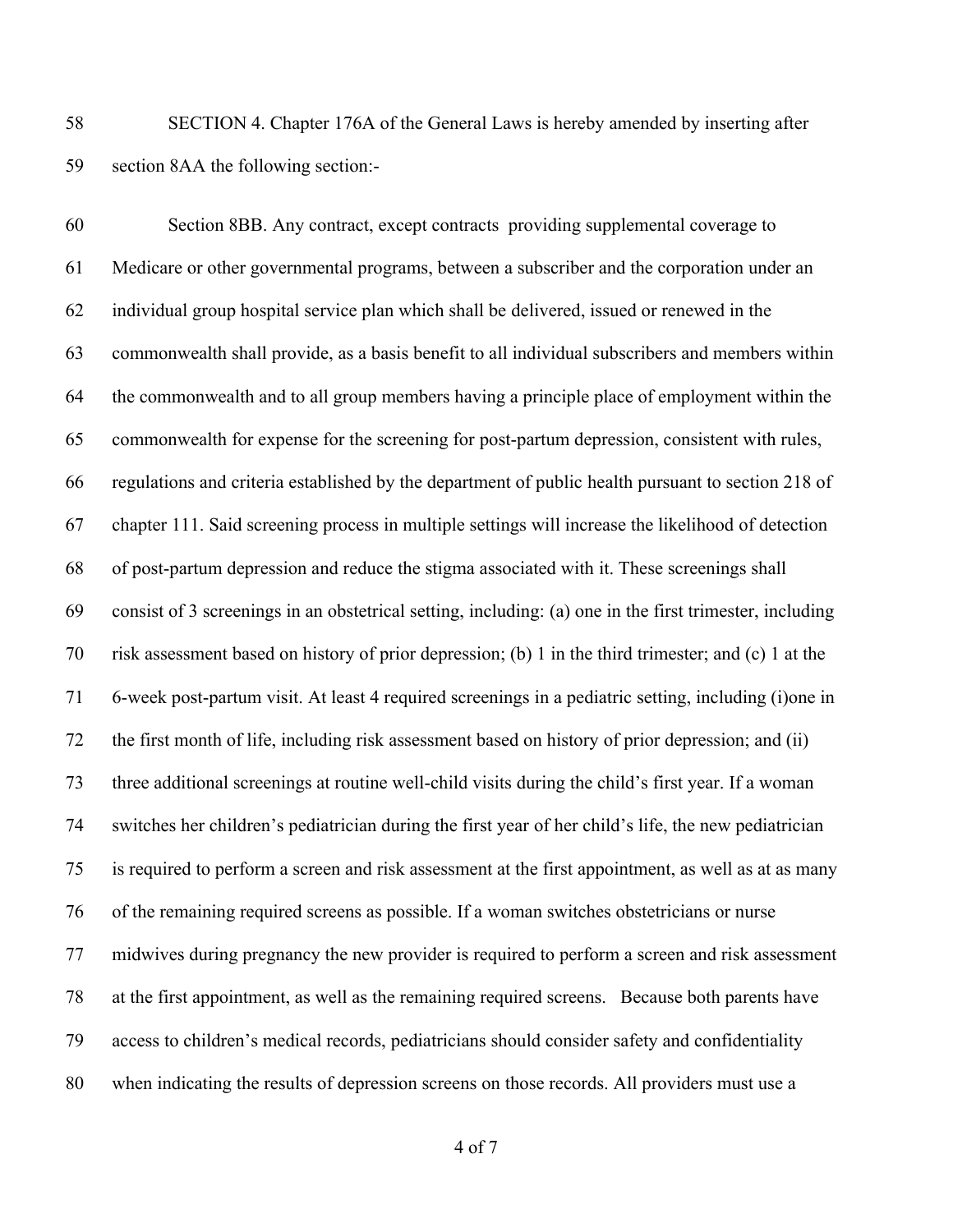validated instrument for screens, to be determined by the department. The commonwealth and private insurers shall establish a reimbursement structure for screenings, and are strongly encouraged to use existing billing codes.

 SECTION 5. Chapter 176B of the General Laws is hereby amended by inserting after section 4BB the following section:-

 Section 4CC. Any subscription certificate under an individual or group medical service agreement, except certificates which provide supplemental coverage to Medicare or other governmental programs which shall be delivered or issued or renewed in the commonwealth shall provide as benefits to all individual subscribers and members within the commonwealth and to all group members having a principal place of employment within the commonwealth for expense of screening for post-partum depression, consistent with rules, regulations and criteria established by the department of public health pursuant to section 218 of chapter 111. Said screening process in multiple settings will increase the likelihood of detection of post-partum depression and reduce the stigma associated with it. These screenings shall consist of 3 screenings in an obstetrical setting, including: (a) one in the first trimester, including risk assessment based on history of prior depression; (b) 1 in the third trimester; and (c) 1 at the 6- week post-partum visit. At least 4 required screenings in a pediatric setting, including (i)one in the first month of life, including risk assessment based on history of prior depression; and (ii) three additional screenings at routine well-child visits during the child's first year. If a woman switches her children's pediatrician during the first year of her child's life, the new pediatrician is required to perform a screen and risk assessment at the first appointment, as well as at as many of the remaining required screens as possible. If a woman switches obstetricians or nurse midwives during pregnancy the new provider is required to perform a screen and risk assessment

of 7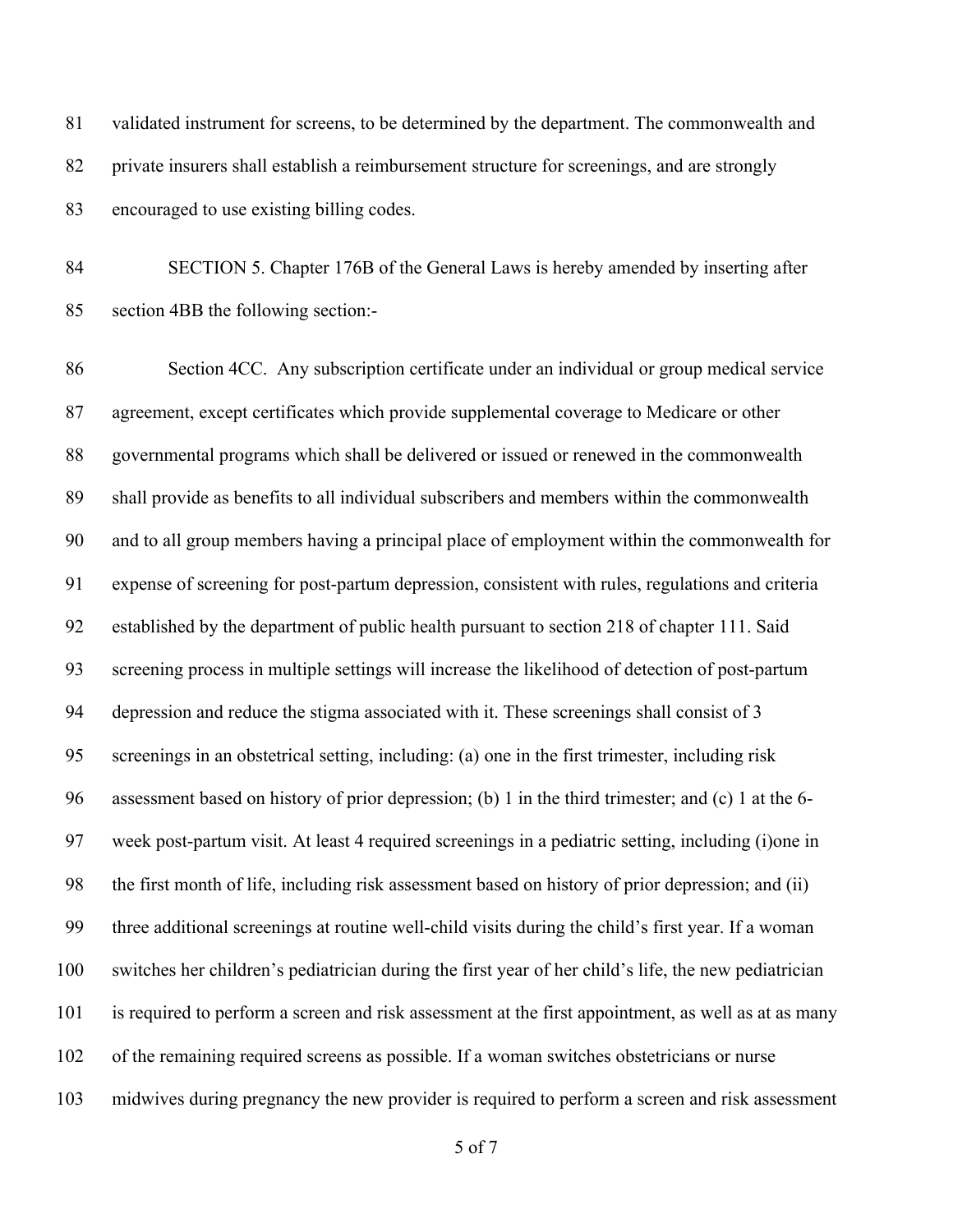at the first appointment, as well as the remaining required screens. Because both parents have access to children's medical records, pediatricians should consider safety and confidentiality when indicating the results of depression screens on those records. All providers must use a validated instrument for screens, to be determined by the department. The commonwealth and private insurers shall establish a reimbursement structure for screenings, and are strongly encouraged to use existing billing codes.

 SECTION 6. Section 4 of chapter 176G of the General Laws, as appearing in the 2006 Official Edition, is hereby amended by adding the following sentence:- Such health maintenance contract shall also provide coverage for screening for post-partum depression as set forth in section 47I of chapter 175.

 SECTION 7. The department of public health shall establish a multi-disciplinary task force to promote collaborative communication and continuity of care. Said task force shall include representatives from the department, the department of mental health, the department of early education and care, the department of children and families, MassHealth, and the children's behavioral health initiative, grass roots groups, professional groups and national organizations addressing maternal and infant mental health. It will also include one Obstetrician, one Pediatrician, one Psychiatrist, one Child and Adolescent Psychiatrist, and one mother who has survived post-partum depression. Said task force shall facilitate the compilation of 2 referral lists for providers; a list of service providers for individual counseling; and a list of support groups around the commonwealth, including groups run by nonprofits; and investigate opportunities to link the referral lists with existing resources, such as parental stress hotlines. This task force shall also investigate opportunities to establish a day treatment program in the commonwealth for women suffering from severe post-partum depression with the capacity for women to bring their

of 7